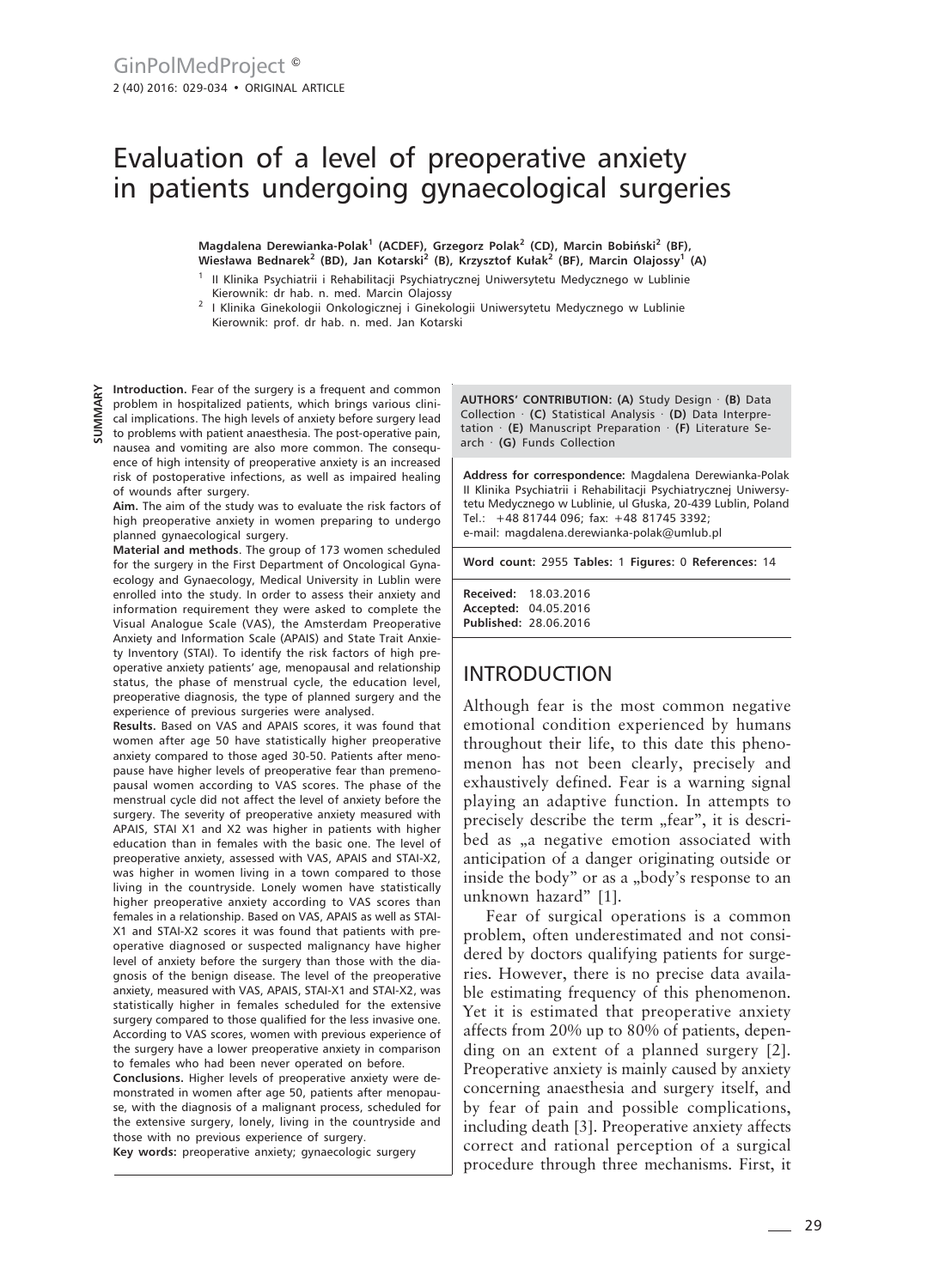increases patient's susceptibility to negative sensations and emotions. Second, severe fear of surgery results in a negative interpretation of ambiguous stimuli. Due to preoperative anxiety and resultant depressed mood negative emotions can be transferred onto the postoperative period and result in a negative evaluation of a correctly performed surgery without any complications [4,5].

Women are particularly predisposed to severe fear of surgeries, including genital surgeries. Fear of gynaecological surgeries develops already before admittance to hospital and remains at the same level after hospitalisation. It was demonstrated that a high level of anxiety in women after genital surgeries is positively correlated with a level of severity of notified pain [6]. This relationship may be more complex. Possibly, severe pain may increase postoperative anxiety [7]. Pinto et al. [8] demonstrated that the highest level of fear of hysterectomy, correlated with a level of pain felt after the surgery, is observed in younger women. However, in this age group anxiety associated with hysterectomy may be associated with the loss of reproductory function.

# STUDY OBJECTIVE

The aim of this study was to evaluate occurrence and level of preoperative anxiety in patients hospitalised and qualified for genital surgery, and to determine factors influencing the anxiety severity level.

# MATERIAL AND METHODS

The study covered a group of 204 patients hospitalised at the  $1<sup>st</sup>$  Clinic of Oncological Gynaecology and Gynaecology, Medical University of Lublin. On a day of hospitalisation, being a day preceding the surgery, a qualification interview was conducted, before which a patient signed the informed consent form concerning participation in the study. Patients with a university degree in medicine or psychology, as well as patients treated for mental disorders, and chronically taking hypnotic or sedative drugs were excluded from the study. 173 women were qualified for the study. After the interview the patients received a questionnaire to be filled in the afternoon on a day of hospitalisation, when all procedures and tests associated with admittance to hospital and preparing for surgery were completed. Completed questionnaires were collected in the morning on

a day of the surgery. Participation in the study was completely voluntary. Patients were informed that if they decide not to participate in the study, this will not affect their diagnostic and therapeutic procedures in any way. The study was approved by the Ethics Committee at the Medical University of Lublin.

Occurrence and severity of preoperative anxiety were evaluated with quantitative methods, including the Visual Analogue Scale (VAS), the Amsterdam Preoperative Anxiety and Information Scale (APAIS) and State Trait Anxiety Inventory (STAI). To distinguish factors that may possibly affect the level of preoperative anxiety, the analysis covered: patient age, menopausal status, phase of the menstrual cycle in menstruating patients, place of living, education, marital status, preoperative diagnosis, extent of the planned surgery (according to criteria of Uniform Groups of Patients, as specified by the National Health Fund) and history of surgeries. The clinical characteristics of the studied group of women are shown in Table 1.

# RESULTS

Statistically significantly higher severity of preoperative anxiety was found in a group of women over 50 years of age versus patients in the age group of 30–50 years, as assessed with VAS ( $p=0.04$ ) and APAIS ( $p=0.02$ ). However, analysis of results obtained in those age group with STAI-X1 and STAI-X2 did not confirm those differences ( $p=0.2$ ;  $p=0.3$ , respectively). No statistically significant differences in the level of preoperative anxiety was found between women under 30 years of age and women from the 30–50 years old, as group well as between women under 30 years of age and patients over 50 years old. Patients after menopause felt statistically significant higher level of preoperative anxiety as assessed with VAS, versus women before menopause (p=0.03). However, analyses of APAIS, STAI-X1 and STAI-X2 did not show any statistically significant differences in that respect.

Increase in preoperative anxiety assessed with VAS did not differ statistically significantly between patients with university and secondary education  $(p=0.9)$ , university and primary/vocational education  $(p=0.2)$  or between women with secondary and primary/vocational education ( $p=0.2$ ).

Evaluation of the severity of preoperative anxiety with APAIS demonstrated that patients with university education were characterised by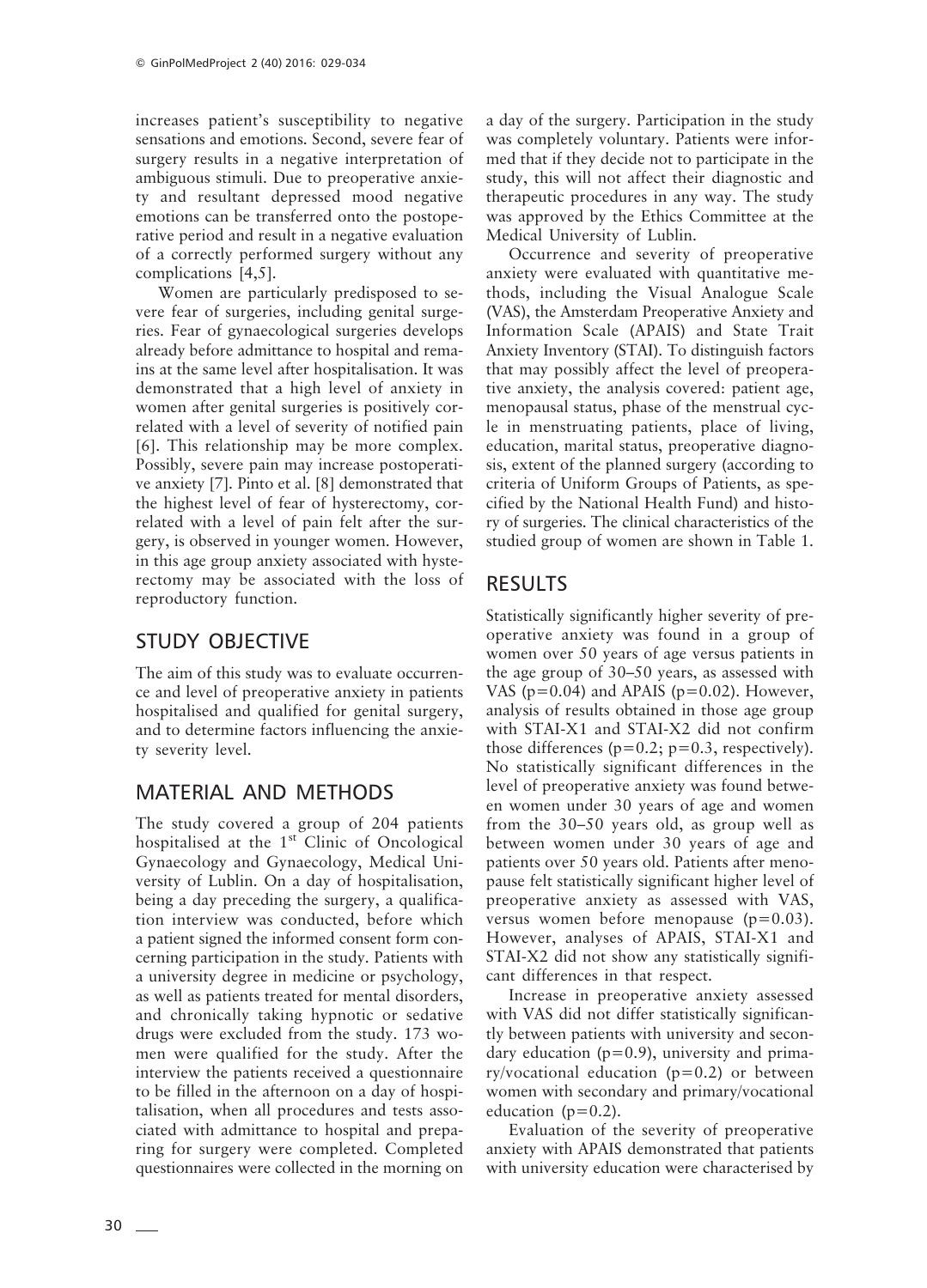lower level of anxiety versus women with primary/vocational education ( $p=0.048$ ), while it did not differ from anxiety felt by women with secondary education  $(p=0.6)$ . Women with secondary education felt the same level of preoperative anxiety evaluated with APAIS as women with primary/vocational education  $(p=0.15)$ .

Evaluation of STAI-X1 shown that patients with university education experience lower severity of preoperative anxiety versus women with primary/vocational education  $(p<0.001)$ and with secondary education ( $p=0.01$ ). The level of anxiety evaluated with this scale did not show statistically significant difference  $(p=0.9)$ between women with secondary and with primary/vocational education.

The severity of anxiety as evaluated with STAI-X2 was statistically significantly higher in women with primary/vocational education versus patients with university education  $(p=0.002)$ , while it did not differ between women with primary/vocational and with secondary education  $(p=0.18)$ , and between women with university and with secondary education  $(p=0.06)$ .

An analysis of results obtained with VAS, APAIS and STAI-X2 showed that patients living in the city were characterised by statistically significantly lower level of preoperative anxiety than women living in the countryside  $(p<0.001, p<0.001$  and  $p=0.02$ , respectively). However, an analysis of results obtained with STAI-X1 did not confirm those observations. An analysis of results obtained with VAS showed that single patients were characterised by statistically significantly higher level of preoperative anxiety than women in a relationship  $(p=0.04)$ . However, this significance was not confirmed by results obtained with other scales.

Patients with a preoperative diagnosis or suspicion of a malignant process were characterised by statistically significantly higher level of preoperative anxiety versus women operated for benign genital lesions. This significance was confirmed with VAS  $(p<0.001)$  and APAIS  $(p<0.001)$ , as well as with STAI-X1  $(p<0.001)$ and STAI-X2 ( $p < 0.001$ ).

Patients qualified for "major" surgeries felt statistically significantly higher level of anxiety versus women waiting for a "moderate" or for a "minor" procedure. This significance was confirmed with VAS ( $p < 0.001$ ,  $p < 0.001$ , respectively), APAIS ( $p < 0.001$ ,  $p < 0.001$ ), STAI-X1 p<0.001, p<0.001) and with STAI-X2 (p<0.001, p<0.001). No statistically significant differences were observed in severity of preoperative anxiety between patients qualified for "moderate" and for "minor" surgeries (VAS  $p=0.1$ ; APAIS  $p=0.08$ ; STAI-X1  $p=0.6$ ; STAI- $X2$  p=0.7).

Patients with no history of surgeries were characterised by a statistically significantly hi-

| <b>Tab. 1.</b> Clinical characteristics of pa- |                                      |                                  | N   |
|------------------------------------------------|--------------------------------------|----------------------------------|-----|
| tients participating in the study              | $\leq$ 30 years<br>Age               |                                  | 32  |
|                                                |                                      | $>$ 30 years and $\leq$ 50 years | 62  |
|                                                | $>50$ years                          |                                  | 79  |
|                                                | Menopausal status                    | premenopausal                    | 102 |
|                                                |                                      | postmenopausal                   | 71  |
|                                                | Menstrual cycle phase                | follicular                       | 57  |
|                                                |                                      | luteal                           | 45  |
|                                                | <b>Education</b>                     | university                       | 71  |
|                                                |                                      | secondary                        | 62  |
|                                                |                                      | primary/vocational               | 40  |
|                                                | <b>Marital status</b>                | in a relationship                | 113 |
|                                                |                                      | single                           | 60  |
|                                                | Place of living                      | town/city                        | 95  |
|                                                |                                      | village                          | 78  |
|                                                | Diagnosed with cancer                | yes                              | 35  |
|                                                |                                      | no                               | 138 |
|                                                | Procedure type "major" M01, M11, M12 |                                  | 43  |
|                                                |                                      | "moderate" M02, M05, M13, M14    | 83  |
|                                                |                                      | "minor" M04, M15                 | 47  |
|                                                | History of surgeries                 | yes                              | 82  |
|                                                |                                      | no                               | 91  |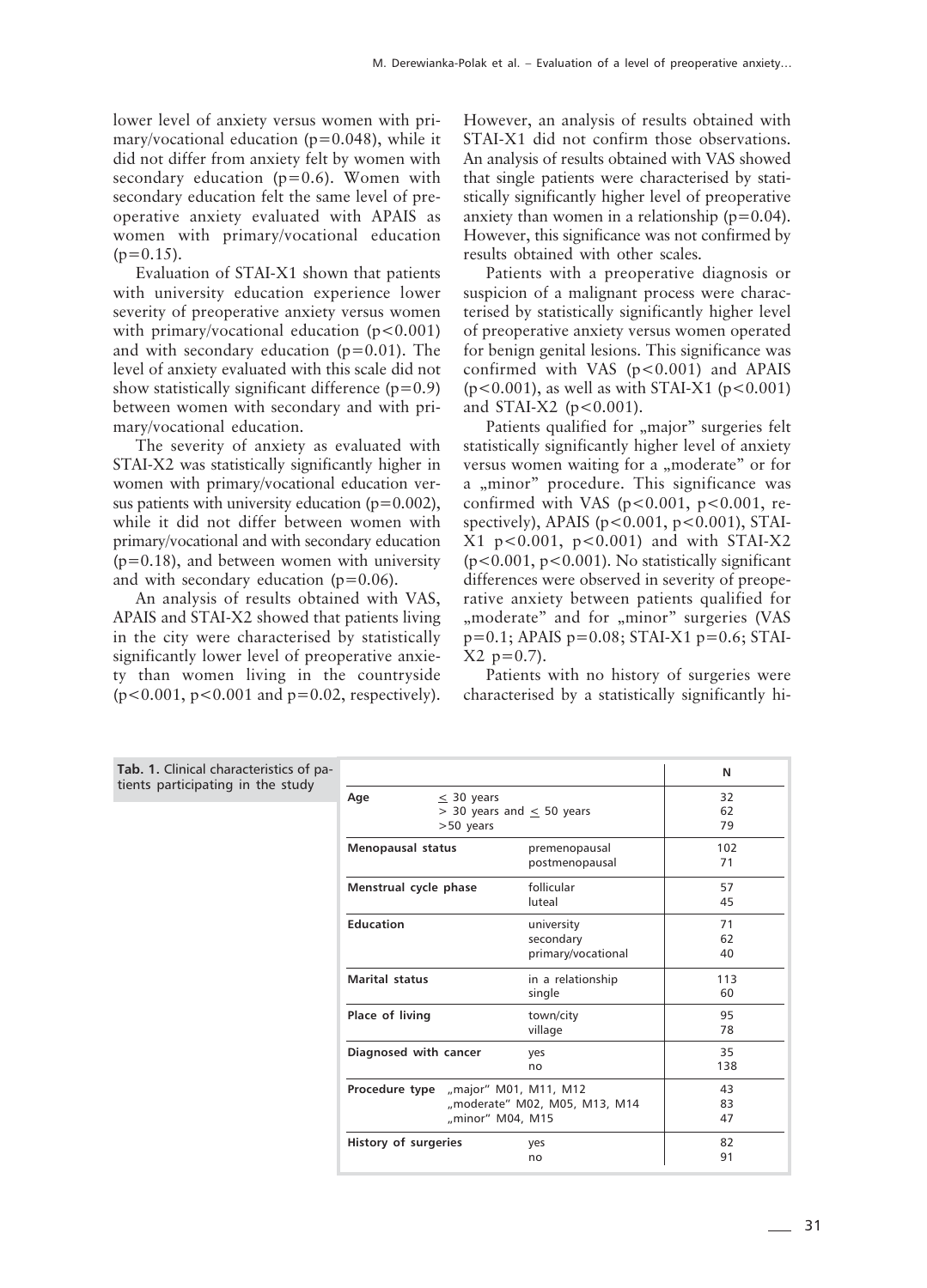gher ( $p=0.04$ ) level of anxiety as evaluated with VAS and higher  $(p=0.04)$  need for information concerning their planned surgery, versus women who underwent a surgery in the past. The level of preoperative anxiety did not differ in a statistically significant way between women operated in a follicular and in a luteal phase of the menstrual cycle (VAS  $p=0.4$ ; APAIS  $p=0.6$ ; STAI-X1  $p=0.3$ ; STAI-X2  $p=0.5$ ), as well as between women operated for the first time and those who underwent a surgery in the past  $(p=0.1; p=0.3; p=0.1; respectively).$ 

#### DISCUSSION

An increased preoperative anxiety is an important factor negatively affecting both a procedure itself, and an early and late postoperative period. Despite numerous clinical implications that may be associated with a high level of preoperative anxiety, this problem is poorly known and underestimated by anaesthesiologists and by surgeons qualifying patients for a surgery. This is confirmed by scarcity of Polish publications on the issue of preoperative anxiety and a scant number of studies concerning the effect of preoperative anxiety on anaesthesia in patients and on occurrence of postoperative complications. At the same time, it should be emphasised that lack of Polish publications in that area concerns, to a large extent, gynaecological procedures and surgeries. Considering a well-documented fact of a higher preoperative anxiety observed in women than in men, this additionally confirms that this problem is underestimated.

It was demonstrated that young people are characterised by a higher level of preoperative anxiety versus older patients. This fact may possibly result from larger "life experience", calmer and more rational attitude towards stressful factors, as well as, in some cases, a surgery underwent in the past. Additionally, in a case of surgeries on genital organs in young women, preoperative anxiety may be increased by fear of a possible loss of reproductive functions. However, in authors' study a relationship between young age and increased level of preoperative anxiety was not confirmed. Furthermore, an assessment of severity of anxiety with VAS and APAIS demonstrated that the highest severity of anxiety before a planned surgery occurred in a group of women over fifty years of age. The obtained results, contradictory to other reports, may be explained by the fact that in this age group the surgery was often associated with a diagnosed malignant process. Therefore, patients waited for an extensive surgery. Another factor that may possibly influence a high level of preoperative anxiety in this group of women may be menopause. It was demonstrated that postmenopausal patients experience more severe preoperative anxiety as assessed with VAS than premenopausal women. Irritability, fatigue, sleep disorders, nervousness, tearfulness and symptoms of depression associated with menopause may actually increase a level of preoperative anxiety. Thus, the increased preoperative anxiety in women over fifty years of age appears to be caused by numerous factors.

When a level of preoperative anxiety was evaluated in menstruating women, no statistically significant differences were demonstrated for patients at a follicular and at a luteal stage of a menstrual cycle. Also demand for information concerning a planned surgery did not statistically significantly differ between those two groups of women. Currently, there are no papers available evaluating the effect of the cycle phase for which the surgery is planned on a level of anxiety felt before the surgery, therefore, the obtained results could not have been compared with results obtained by other authors.

A low level of patient's education is considered as one of environmental factors for a risk of increased preoperative anxiety. The conducted study confirms this relationship. It was demonstrated that the severity of preoperative anxiety, evaluated both with APAIS and with STAI, is the lowest in a group of women with university education. It may be assumed that university education reduces preoperative anxiety through several mechanisms. Well-educated patients may be more aware of their disease, and of the extent of their surgery, together with the procedure and possible complications. In theory, they expect to receive that information from doctors referring them to a hospital and during an interview qualifying them for a surgery during hospitalisation to a larger extent than patients with lower education. Higher knowledge about planned treatment may represent a mechanism reducing preoperative anxiety. Nowadays, patients consider the Internet as an important source of information about their diagnosis and planned treatment. Women with university education are able to analyse information found on the Internet more critically. Ability to distinguish between true and false information may be of crucial importance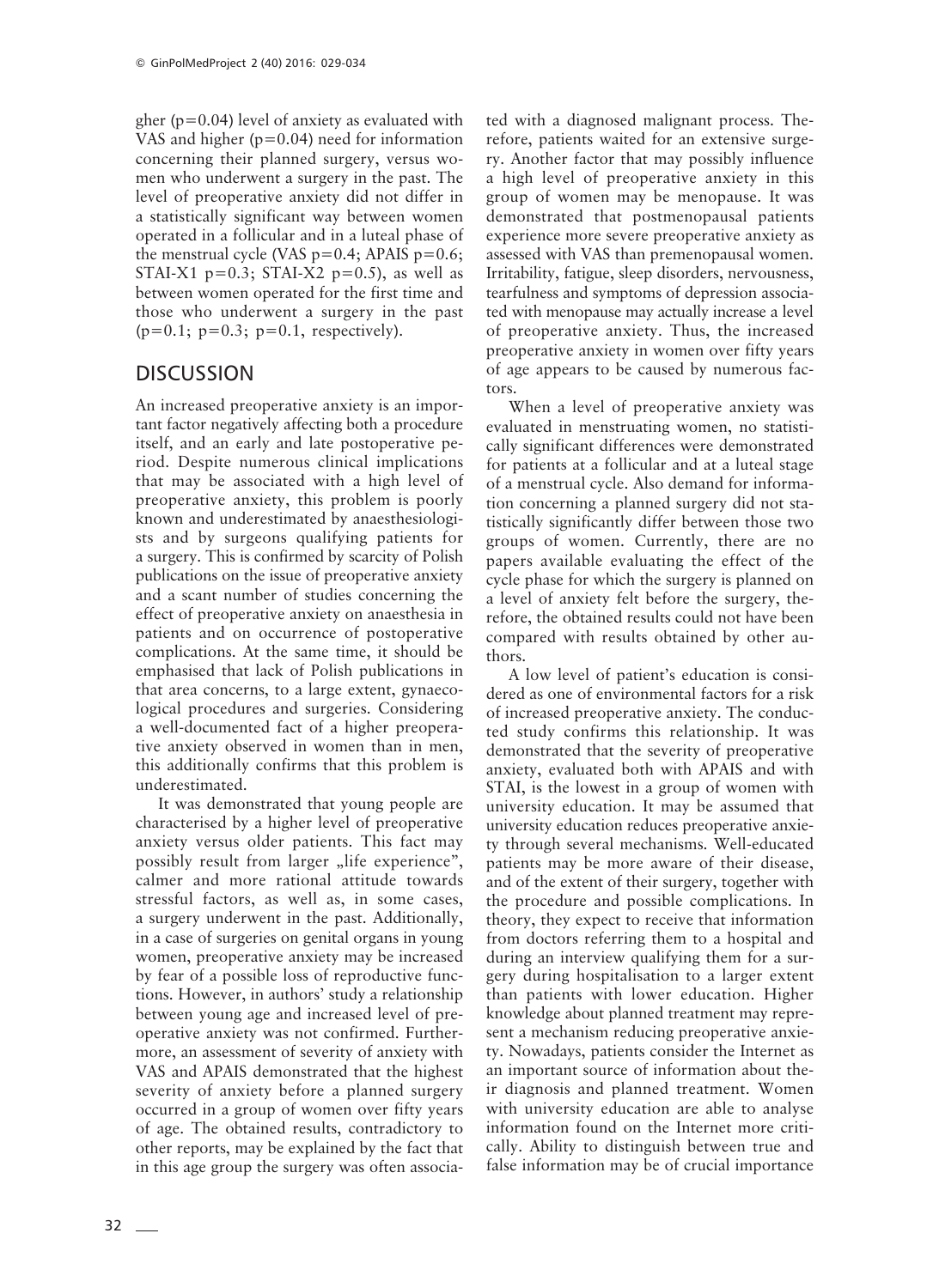here. False internet knowledge may distort perception of patient's health status leading to incorrect conclusions and false feeling of more severe-than-actual progress of the disease, as well as of numerous complications and surgery-associated complications.

Another factor that may influence obtained results concerning the effect of education on a level of preoperative anxiety is a place of living. When results obtained with VAS, APAIS and STAI-X2 were analysed, it was found that women living in a town or a city are characterised by a statistically lower preoperative anxiety than those living in the countryside. It may be assumed that due to higher level of education observed in people living in a town/city, those two factors may reduce preoperative anxiety. For people living in a countryside, a need to change their environment to a town one, associated with hospitalisation, is an additional stress-inducing stimulus. A new, alien environment may potentially increase the level of preoperative anxiety.

An analysis of results obtained with VAS showed that single women were characterised by statistically significantly higher level of preoperative anxiety than women in a stable relationship. These results confirm the importance of support of a relative in a highly stressful situation. A sense of stability, presence of a person closest to a patient, words of comfort, or sense of assistance during rehabilitation ensure a strong emotional support reducing the level of preoperative anxiety. On the other hand, a sense of being alone with one's disease, lack of emotional support, and a vision of loneliness in a postoperative period increase the level of preoperative anxiety.

At the same time, it was shown with all scales used in the study that the level of preoperative anxiety is statistically significantly higher in patients operated for diagnosed or suspected cancer than in women qualified for a surgery for a diagnosed benign lesion of genital organs. Those results are consistent with other reports in which a diagnosis of cancer was considered a factor contributing to increased anxiety in humans, as well as a cause of a high level of preoperative anxiety. A cancer diagnosis is associated with a strong fear, mainly of death, but also of disability, suffering and pain, and of complications resulting from a surgery, and from chemo- and radiotherapy. Those relationships were also demonstrated for cancers of genitals. An increased level of anxiety is found in patients with diagnosed or suspected cancer of vulvar, cervical, uterinal, or ovarian cancer [2,9-11]. The obtained results fully confirm results of studies on an increased level of anxiety in female patients with cancer. An increased anxiety accompanying malignant processes is an underestimated and neglected problem. It was demonstrated that a risk of death in patients with endometrial cancer with severe symptoms of depression is twice as high as in women with less pronounced symptoms. This effect was observed despite the similar progress in lesions in both groups of women [11].

A cancer diagnosis is associated with a need for more extensive planned surgery. Thus, a statistically significantly higher level of anxiety observed in a group of women qualified for , major surgeries" is not surprising. This relationship was confirmed with all scales for anxiety evaluation used in the study. Apart from a cancer diagnosis, another factor increasing a preoperative anxiety in this group of women is their awareness of an increased risk for intra- and postoperative complications accompanying more extensive surgeries. "Major" surgeries for cancer are accompanied by a high risk of haemorrhage, damage to large blood vessels, intestines and ureters, possible formation of a stoma, and increased perioperative mortality. An increased risk of severe complications associated with radical surgeries is a factor resulting in significant stress in patients qualified for this procedure.

The study confirmed that patients with no history of surgeries were characterised by a statistically significantly higher level of anxiety as evaluated with VAS and higher need for information concerning their planned surgery, versus women who underwent a surgery in the past. Those results are consistent with results of studies demonstrating that a surgery in a past is a factor reducing the level of anxiety before another surgery [12,13]. Patients undergoing another surgery are calmer before a planned surgery, due to their previous experience. They have already undergone a sequence of events including preparing for a surgery, a process of anaesthesia and waking up after the procedure. Experience appears to be a significant factor reducing a sense of fear.

On a basis of obtained results it can be said that preoperative anxiety is a common phenomenon affecting female patients waiting for a surgery. Risk factors for a high level of anxiety in women qualified for surgeries on genitals were identified. They include: age over 50 years, postmenopausal status, cancer diagnosis,